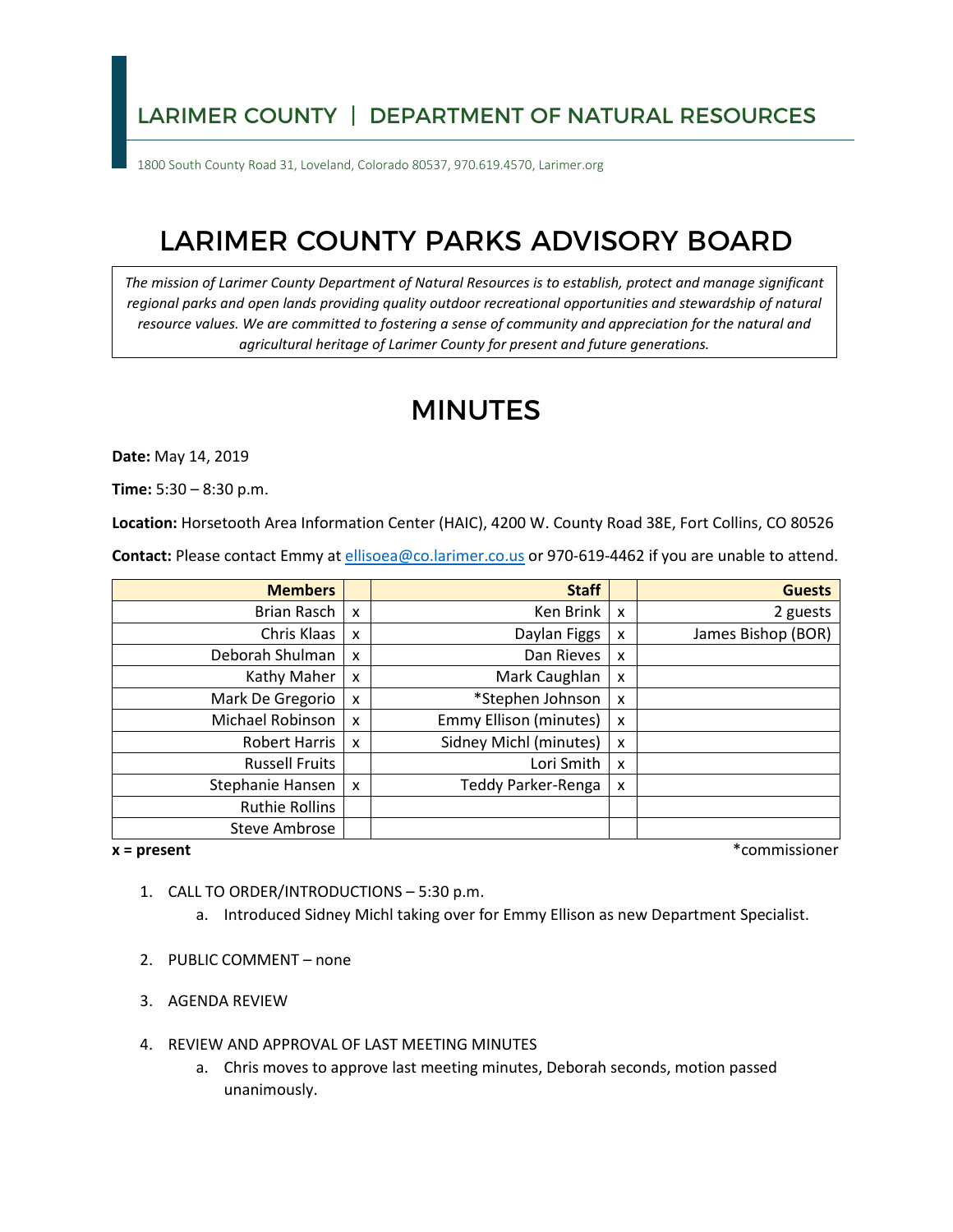## 5. INFORMATION & ANNOUNCEMENTS

- a. Natural Resource events for this month: See [http://www.larimer.org/naturalresources.](http://www.larimer.org/naturalresources)
- b. To sign up for Parks Advisory Board minutes, go to [http://larimer.org/subscriptions.cfm,](http://larimer.org/subscriptions.cfm) enter your email, click 'Subscribe,' and then check the 'Parks Advisory Board' box.
- c. Boat ramp hours at HT Reservoir and Carter Lake were extended starting May 1st and all ramps will be open: HT Reservoir (South Bay, Inlet Bay, Satanka) and Carter Lake (North ramp, South Shore ramp, North Pines ramp) are open from 6 a.m. to 10 p.m., 7 days per week. Night fishing is now available using new gate systems at South Bay at HT Reservoir and North Pines at Carter Lake.
- d. Reminder of venue change to HAIC for next month's meeting Daylan
- 6. UPDATES & REPORTS
	- a. Park District updates Dan/Mark
	- b. Update on Vehicle Counter equipment Ken
		- throughout HT and Red Mountain. Diamond representative came out to audit i. Data was downloaded for entirety of the year in primary parking lots counting system, made \$40-50k investment in equipment.
	- c. Transition to quarterly Department reports Daylan
	- d. Update on Capital Program Manager position Daylan
		- i. Looking to fulfill a permanent position to work on capital projects within Parks and Open Lands, will be publicly advertised in next two weeks.
	- e. 2018 Annual Report Teddy
		- i. Infographics intended to be streamlined and user-friendly, brochure format is important archival tool for DNR. Special mentions of ANS program, summary of finances, Visitor Use Study. Clarification that volunteer count illustrates 173 "active" volunteers throughout system. Most commonly asked question about annual visitation, data can be found in the Visitor Study report.
	- f. Regulation publicity Teddy
		- devices, and e-bikes. Message is to keep places wild and natural. i. New regulations for 2019 include regulations on use of drones, sound-producing
		- ii. Fliers posted at trail heads, infographics posted on social media, posts reached 14,000 people in 1 week. More information can be found here: [https://www.larimer.org/spotlights/2019/05/07/new-regulations-2019-help](https://www.larimer.org/spotlights/2019/05/07/new-regulations-2019-help-keep-open-spaces-wild-natural)[keep-open-spaces-wild-natural](https://www.larimer.org/spotlights/2019/05/07/new-regulations-2019-help-keep-open-spaces-wild-natural)
	- g. Budget presentation Lori
		- i. 2018 Department Revenue (\$18.8 million)
		- ii. Funding Sources and Funds
		- iii. 2018 Revenue by Section
		- iv. Parks and Lottery Revenues
		- v. Reservoir Operations Expenses

This meeting will be recorded and archived according to law. Votes require a quorum. Public can view agenda and minutes at: [http://legacy.larimer.org/boards/minutes/parks\\_advisory\\_board.cfm](http://legacy.larimer.org/boards/minutes/parks_advisory_board.cfm) 

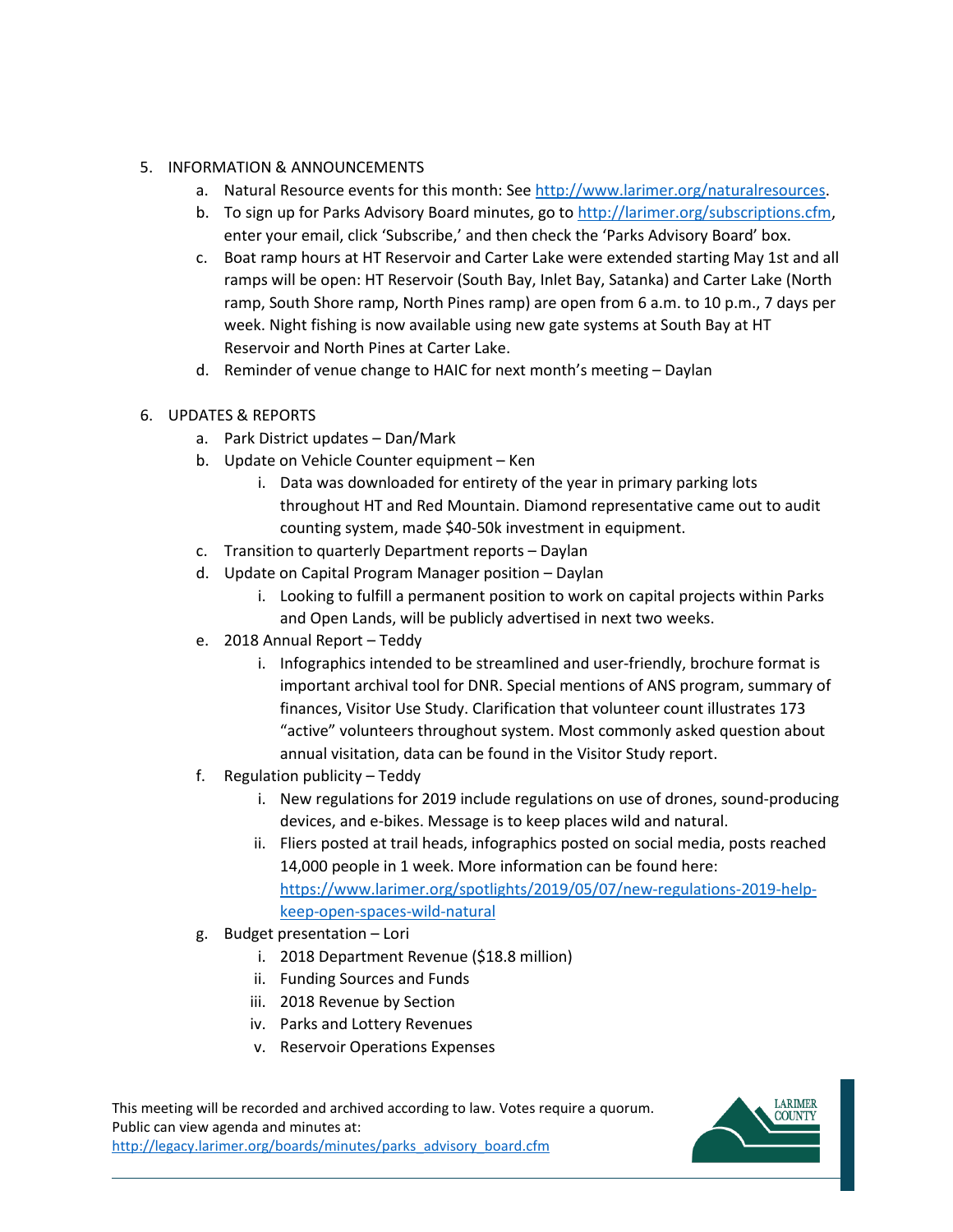- vi. Reservoir Operations Revenue and Expenses
- vii. Conservation Trust (Lottery) Revenues
- viii. Parks Capital Projects Revenue Sources for 2009-2018
- Pinewood; 1% Cost of Operating, Maintaining and Administering of Regional ix. Sales Tax Expenses from 1996-2018 (\$80.3 million – 72% Acquiring Interest, Protecting and Improving Open Space, Natural Areas, and Wildlife Habitat and Trails; 22% Cost of Operating, Maintaining and Administering of Open Spaces; 5% Improving Existing Regional Parks including Carter, Horsetooth, Flat Iron and Parks)
- x. Extension of Sales Tax 2019-2043 (50% O&M, 35% Acquisition, 15% Flex), County's share increases from 42% to 50%.
- xi. Sales Tax Spent
- xii. Parks Operation and Lottery Fund Balances
- xiii. Sales Tax and Regional Park Fees Fund Balances
- xiv. Historic and Projected Regional Population Growth
- xv. Existing Fee Areas Projected Permit and Camping Growth
- 7. DISCUSSION ITEMS
- 8. ACTION ITEMS
- 9. US BUREAU OF RECLAMATION UPDATE
	- a. Carter Lake filled in April, plan to refill by end of May. BOR monitoring C-BT Project impact on Grand Lake clarity. HT fill level better than anticipated, lower deliveries out due to wet spring.
	- b. Sail and Saddle Club request for 20-year permit to allow continued operations at Horsetooth Reservoir. Public comment period extended through May 17<sup>th</sup>, comments submitted to [ecao@usbr.gov](mailto:ecao@usbr.gov) or at [https://www.usbr.gov/gp/ecao/.](https://www.usbr.gov/gp/ecao/)
	- c. Second board C-BT tour will be in June, four hours.
	- d. Catch a Special Thrill (C.A.S.T.) event no longer funded through BOR, LC will partner with local bass club.
- 10. BOARD MEMBER REPORTS
	- a. Deborah reported on concessionaire issue at Satanka Cove and requested assistance with formulating a letter to the BOCC.
	- b. Stephanie up for 2<sup>nd</sup> term, Chris up for 2<sup>nd</sup> term, Mark up for 3<sup>rd</sup> term.
- 11. DIRECTOR'S REPORT: Daylan Figgs
	- a. LC Comprehensive Plan wrapping up, info and comments here: [https://www.larimercompplan.com/.](https://www.larimercompplan.com/) BOR/Northern Water tour is encouraged. Budget process is underway. Ranger Excellence School is next week, 70+ students applied.